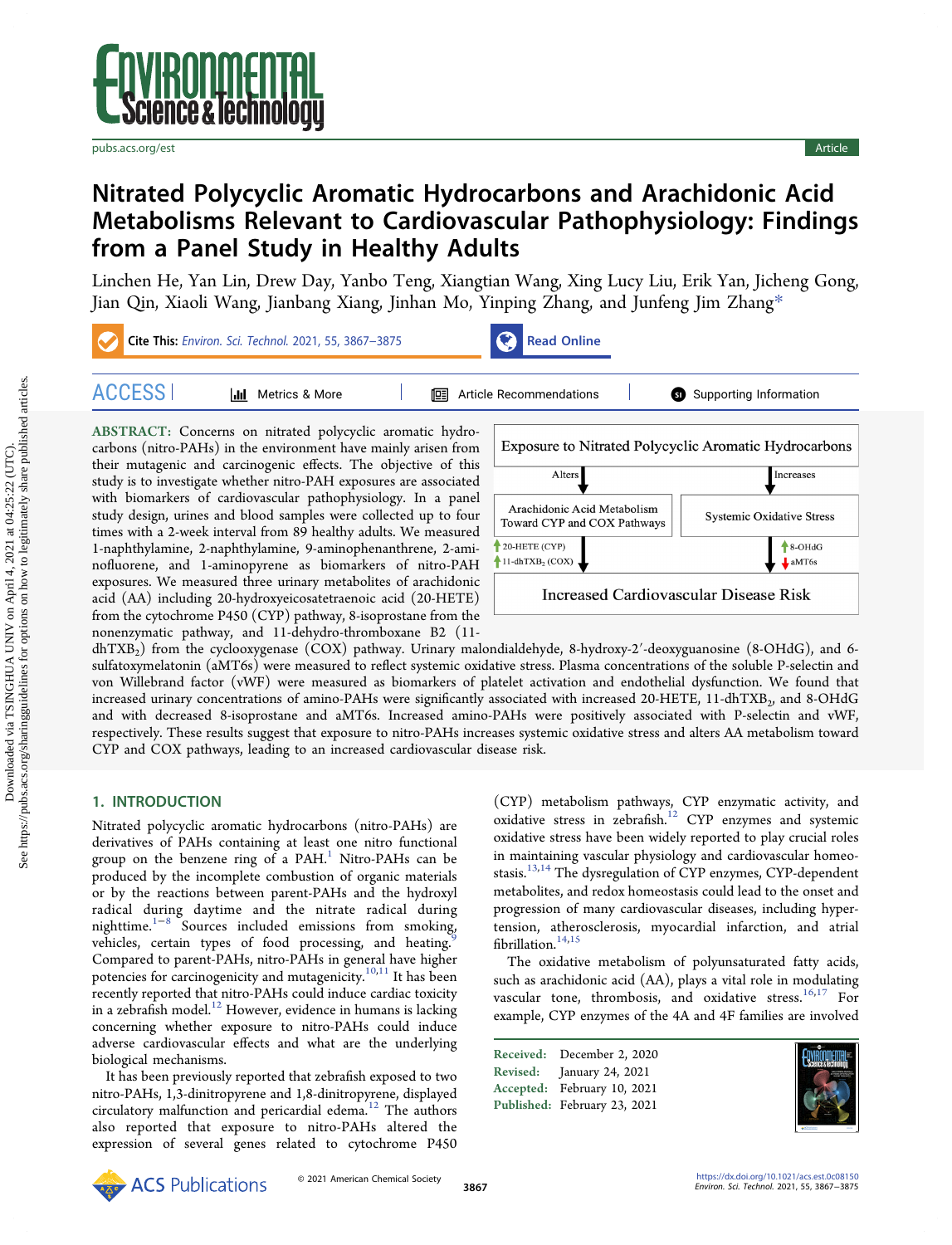### Environmental Science & Technology and the [pubs.acs.org/est](pubs.acs.org/est?ref=pdf) and the pubs.acs.org/est Article

in the metabolism of AA, producing 20-hydroxyeicosatetraenoic acid (20-HETE), a bioactive lipid mediator regulating vascular and cardiac functions implicated in the pathogenesis of cardiovascular disease.<sup>[18,19](#page-6-0)</sup> Moreover, the upregulation of redox homeostasis could affect the metabolism of AA through the nonenzymatic pathway to produce isoprostanes, including 8-isoprostane, that modulate vascular and airway smooth muscle tone.<sup>[20](#page-6-0)</sup> In addition, AA can be metabolized through the cyclooxygenase (COX) pathway producing immunomodulatory prostaglandins and the prothrombotic and vasoconstrictive thromboxane A2 (TXA<sub>2</sub>) and its inactive metabolite 11dehydro-thromboxane B2  $(11$ -dhTXB<sub>2</sub>).<sup>[21](#page-6-0)</sup> TXA<sub>2</sub> and other molecules, including P-selectin and von Willebrand factor (vWF), play important roles in platelet activation, aggregation, and coagulation, $22,23$  $22,23$  $22,23$  which are critical in various cardiovascular diseases, including ischemic heart disease and stroke. $24$ Given evidence that exposure to nitro-PAHs affects the activity of CYP enzymes and induces oxidative stress, we hypothesized that exposure to nitro-PAHs may alter the oxidative metabolism of AA.

To test this hypothesis, we analyzed the stored urine samples collected from a previous study that originally investigated the cardiorespiratory effects of indoor air quality intervention in healthy adults.<sup>[25](#page-6-0),[26](#page-6-0)</sup> Five urinary amino-PAHs that have been previously used as biomarkers of nitro-PAH exposures were measured: 1-naphthylamine (1-AN), 2-naphthylamine (2-AN), 9-aminophenanthrene (9-APhe), 2-aminofluorene (2-AF), and 1-aminopyrene  $(1-AP)$ .<sup>[2](#page-6-0),[27](#page-6-0)</sup> Three urinary AA metabolites pertinent to three different AA metabolism pathways were measured: 20-HETE produced via the CYP pathway; 8 isoprostane produced via nonenzymatic pathways; and 11  $dhTXB<sub>2</sub>$ , an inactive metabolite of  $TXA<sub>2</sub>$ , produced via the COX pathway. In addition, three urinary biomarkers related to systemic oxidative stress were measured: malondialdehyde (MDA), 8-hydroxy-2′-deoxyguanosine (8-OHdG), and 6 sulfatoxymelatonin (aMT6s).[28](#page-6-0)−[30](#page-6-0) We also measured Pselectin and vWF in plasma as biomarkers of platelet activation and endothelial dysfunction. We aim to explore the associations of the urinary amino-PAHs with (1) urinary AA metabolites, (2) biomarkers of systemic oxidative stress, and (3) biomarkers of platelet activation and endothelial dysfunction.

### 2. METHODS

2.1. Study Subjects. The study design has been previously described in detail[.25](#page-6-0) Briefly, 89 healthy office workers, 22−52 years old, were recruited from a company campus in Changsha City, Hunan Province, China. The participants are free from major self-reported chronic diseases. In addition, participants with abnormal blood lipid levels or markers of liver, kidney, or other metabolic dysfunctions were excluded. From December 1st, 2014 to January 31st, 2015, early morning (7−9 a.m.) urine and blood samples were collected up to four times, with a 2-week interval. They were measured for a set of pathophysiologic biomarkers including the ones described below. All the urine and blood aliquots were stored at −80 and −30 °C, respectively, before analysis. No subjects reported with chronic diseases and self-reported current smokers were included. The study protocol was approved by the Ethics Committee of Shanghai First People's Hospital and the Duke University Campus Institutional Review Board.

2.2. Measurements of Biomarkers. The present study simultaneously analyzed urinary 1-AN, 2-AN, 9-APhe, 2-AF, 1AP, and cotinine using a modified method described in a previous publication.[2](#page-6-0) Briefly, 2 mL of urine samples was incubated with 2 mL of 0.1 M acetate buffer ( $pH = 5$ , Acros Organics, U.S.A.) and 20  $\mu$ L of  $\beta$ -glucuronidase-arylsulfatase (Roche, U.S.A.) at 37 °C for 16 h. The hydrolyzed urine samples were adjusted to  $pH > 10$  with the addition of 500  $\mu$ L of 10 M sodium hydroxide (Sigma-Aldrich, U.S.A.) and extracted with 6 mL of ethyl acetate (LiChrosolv, U.S.A.). After mixing on a shaker for 60 min, the samples were centrifuged at 3500 rpm for 30 min, followed by a condensation procedure using nitrogen. The residues were reconstituted using 200  $\mu$ L of H<sub>2</sub>O and acetonitrile (1:1, Fisher Chemical, U.S.A.), and 20  $\mu$ L of reconstitution solution was injected into a high-pressure liquid chromatographytandem mass spectrometry (HPLC-MS/MS) system (TSQ Quantum Access Max, Thermo Fisher Scientific, U.S.A.). A Sonoma 3  $\mu$ m C18 (2) column (100 Å 100 × 2.1 mm, ES Industries, U.S.A.) was used along with a mobile phase that was composed of 99.9% water with 0.1% formic acid (Fisher Chemical, Czech Republic) and 99.9% acetonitrile with 0.1% formic acid at a flow rate of 0.2 mL/min. The HPLC-detailed mobile phase gradient is shown in [Table S1](http://pubs.acs.org/doi/suppl/10.1021/acs.est.0c08150/suppl_file/es0c08150_si_001.pdf), and the detailed parameters used for the HPLC-MS/MS system and method performance for each analyte are shown in [Table S2](http://pubs.acs.org/doi/suppl/10.1021/acs.est.0c08150/suppl_file/es0c08150_si_001.pdf). The total amino-PAH concentration (Σamino-PAH) was calculated as the sum of all the individual amino-PAH concentrations.

Urinary 20-HETE, 11-dhTXB<sub>2</sub>, and 8-isoprostane were simultaneously analyzed using a previously reported HPLC-MS/MS method.<sup>[31](#page-6-0)</sup> Urinary MDA, a stable product of lipid peroxidation, was measured as a biomarker of oxidative stress using a previously reported HPLC method.<sup>[28](#page-6-0)</sup> 8-OHdG, as a product of DNA oxidation, was measured as another biomarker of systemic oxidative stress. Urinary aMT6s was measured as a surrogate of circulating melatonin, which is a potent antioxidant and can stimulate antioxidant enzymes.[32](#page-6-0)<sup>−</sup>[34](#page-7-0) Urinary 8-OHdG and aMT6s were simultaneously measured using a previously published HPLC-MS/MS method, involving a liquid−liquid extraction using methanol (20%) at urine pH about  $7^{35}$  $7^{35}$  $7^{35}$  Urinary specific gravity was measured and used to adjust for the urine dilution factor. Soluble P-selectin and vWF, biomarkers of platelet activation and endothelial dysfunction, respectively, were measured in plasma using an enzyme-linked immunosorbent assay method (R&D system for P-selectin and RayBiotech for vWF,  $U.S.A$ )<sup>[25](#page-6-0)</sup>

2.3. Air Pollutant Exposure Assessment. We continuously monitored the indoor fine particulate matter  $(PM_2, \zeta)$ , using a nephelometer (SidePak AM510; TSI Inc), and ozone  $(O_3)$ , using a UV absorption monitor (model 205; 2B Tech), in the dormitory rooms and offices where participants were working and living on the campus. Ambient  $PM_{2.5}$ ,  $O_3$ , nitrogen dioxide  $(NO<sub>2</sub>)$ , sulfur dioxide  $(SO<sub>2</sub>)$ , relative humidity, and temperature were obtained from a local government station (∼4.5 km from the company campus). Indoor/outdoor (I/O) ratios of 0.8 for  $PM_{2.5}$  and 0.35 for  $O_3$ were used to estimate indoor pollutant concentrations in unknown microenvironments (other than company offices and dorms) according to the previous literature in lightly sealed buildings.[36](#page-7-0)−[39](#page-7-0) We used I/O ratios of 0.8 for NO2 and 0.5 for  $SO<sub>2</sub>$  for all indoor microenvironments based on the previous findings on similar physical characteristics of the buildings.[40](#page-7-0)−[43](#page-7-0) These measured and estimated pollutant concentrations were coupled with the detailed time-activity data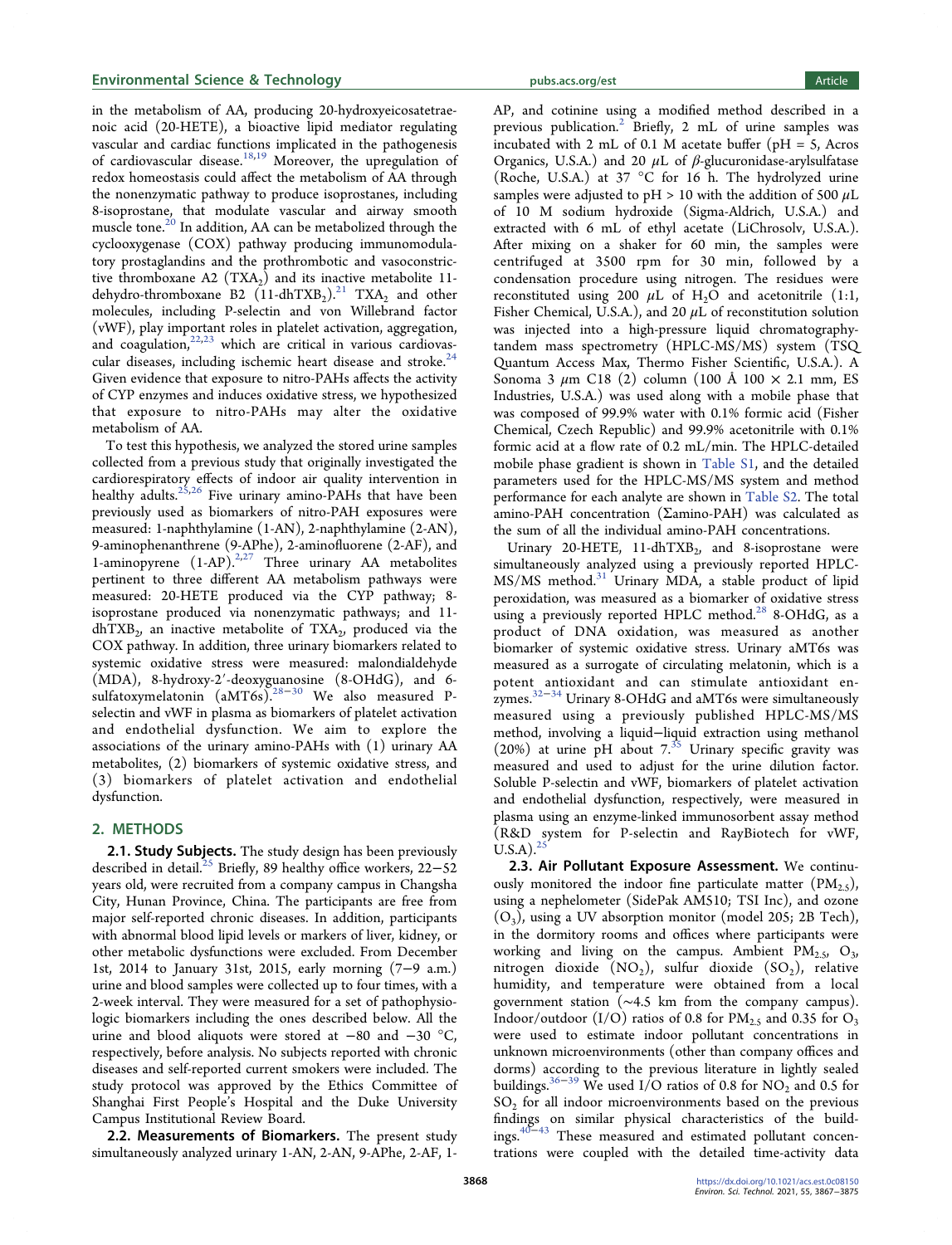### Environmental Science & Technology environmental Science & Technology [pubs.acs.org/est](pubs.acs.org/est?ref=pdf) and pubs.acs.org/est Article

collected from each participant to calculate personal air pollutant exposure averaged over 24 h prior to each visit. The method of the exposure assessment and the relationships between personal air pollution exposures and the current health outcomes have been previously published.<sup>[25](#page-6-0),[31](#page-6-0)[,44](#page-7-0),[45](#page-7-0)</sup> In this study, air pollutant exposures were controlled for potential confounding effects in the sensitivity analysis.

2.4. Statistical Analysis. Because the raw data of all the amino-PAHs and outcome variables had right-skewed distributions, they were natural logarithm-transformed before statistical analysis. The repeated measure correlations among urinary amino-PAHs and cotinine were examined.

Linear mixed-effect regression (LMER) models were used to assess the relationships of the urinary amino-PAHs with three AA metabolites and biomarkers of oxidative stress, platelet activation, and endothelial dysfunction, respectively. In this set of models, the concentration of each outcome variable was the dependent variable, and each of the amino-PAHs was the independent variable. We controlled for fixed-effect covariates that have been previously reported to potentially affect cardiovascular health. These included sex, age, body mass index (BMI), urinary cotinine concentration, upper respiratory infection status, and 24 h average ambient temperature and relative humidity. In addition to these covariates, urinary aMT6s was included as a covariate to adjust for the antioxidative level in all models in which urinary MDA, 8- OHdG, and 8-isoprostane concentrations were one of the dependent variables. Subject ID was treated as a random intercept. From the model output, the percent change and 95% confidence interval (CI) in an outcome variable associated with a 10% increase in urinary amino-PAH concentration were calculated.

Four sensitivity analyses were conducted in the present study. First, we conducted a sensitivity analysis by reexamining the aforementioned relationships excluding the measurements from subjects who had reported an upper respiratory infection during the 1 week prior to a clinical visit. Second, these relationships were re-examined excluding the measurements from subjects who had a urinary concentration of cotinine higher than 50 ng/mL, which has been reported as the cut point for active smokers.<sup>[46](#page-7-0)</sup> Third, concerning air pollution exposure might confound the relationships between nitro-PAH exposures and the health outcomes, we further added personal exposure to  $PM_{2.5}$ ,  $O_3$ ,  $NO_2$ , and  $SO_2$  as fixedeffect covariates in the models. Fourth, we tested whether the associations examined in the main analyses are modified by sex.

All statistical analyses were conducted using R software (version 4.0.2) with rmcorr, lme4, and lmeTest packages[.47](#page-7-0)<sup>−</sup>[49](#page-7-0) A p-value of 0.05 was used as the cut point for statistical significance. Detailed model results and  $p$ -values adjusted for multiple testing using the Benjamini−Hochberg method are shown in [Table S4.](http://pubs.acs.org/doi/suppl/10.1021/acs.est.0c08150/suppl_file/es0c08150_si_001.pdf) A detailed description of equations for the statistical models is provided in the [Supporting Information](http://pubs.acs.org/doi/suppl/10.1021/acs.est.0c08150/suppl_file/es0c08150_si_001.pdf).

#### 3. RESULTS

3.1. Participant Characteristics. The characteristics of the participants are summarized in Table 1. Of the 89 participants, 64 (71.9%) were male. The mean  $\pm$  standard deviation (SD) age and BMI of the participants were 31.7  $\pm$ 7.8 years and  $22.3 \pm 2.7$  kg/m<sup>2</sup>, respectively. Of the 323 measurements obtained from all participants, 36 (11%) of them reported respiratory infection in the week prior to biospecimen collection.

### Table 1. Characteristics of Study Participants

| value                                    |
|------------------------------------------|
| $31.7 \pm 7.8$ [22-52]                   |
| 64 (71.9%)<br>$22.3 \pm 2.7$ [15.9-29.4] |
|                                          |

3.2. Urinary Amino-PAHs and Personal Air Pollutant Exposures. The urinary concentration of amino-PAHs and 24 h average personal exposure to  $PM_{2.5}$ ,  $O_3$ ,  $NO_2$ , and  $SO_2$  are shown in Table 2. Among the five urinary amino-PAHs, 2-AF

Table 2. Concentrations of Urinary Amino-PAHs and Cotinine and Personal Exposures to  $PM<sub>2.5</sub>$ ,  $O<sub>3</sub>$ ,  $NO<sub>2</sub>$ , and  $SO<sub>2</sub>$  Averaged over the 24 h Prior to Biospecimen Collection

|                                                                            |  | mean $\pm$ SD          | median<br>(IQR) | range          |  |
|----------------------------------------------------------------------------|--|------------------------|-----------------|----------------|--|
| Urinary Amino-PAHs and Cotinine $(ng/mL)^a$                                |  |                        |                 |                |  |
| $1-AN$                                                                     |  | $8.6 \pm 49.3$         | 4.1 $(8.4)$     | $0.025 - 865$  |  |
| $2-AN$                                                                     |  | $5.4 \pm 7.1$          | 3.6(7.6)        | $0.039 - 56.6$ |  |
| 9-APhe                                                                     |  | $8.1 \pm 16.1$         | 0.35(10.1)      | $0.089 - 127$  |  |
| $2-AF$                                                                     |  | $23.3 \pm 25.6$        | 19.3(31.7)      | $0.21 - 139$   |  |
| $1-AP$                                                                     |  | $10.0 \pm 7.6$         | 7.6(5.7)        | $2.5 - 59.8$   |  |
| total amino-PAHs<br>$(\Sigma$ amino-PAH)                                   |  | $55.5 \pm 75.3$        | 38.5(45.8)      | $3.0 - 988$    |  |
| cotinine                                                                   |  | $13.5 \pm 13.0$        | 10.5(13.5)      | $0.038 - 103$  |  |
|                                                                            |  | Air Pollution Exposure |                 |                |  |
| $PM_{2.5} (\mu g/m^3)$                                                     |  | $38.5 \pm 30.4$        | 26.8(43.1)      | $2.0 - 153$    |  |
| $O_3$ (ppb)                                                                |  | $6.8 \pm 4.4$          | 4.5 $(7.3)$     | $1.7 - 19.3$   |  |
| $NO2$ (ppb)                                                                |  | $23.6 \pm 6.8$         | 23.5(8.6)       | $12.4 - 39.4$  |  |
| $SO2$ (ppb)                                                                |  | $6.3 \pm 1.7$          | 6.1(3.1)        | $3.6 - 10.6$   |  |
| <sup>a</sup> Concentrations of urinary amino-PAHs are adjusted by specific |  |                        |                 |                |  |

gravity.

### Table 3. Concentrations of Biomarkers

|                                                                                                                                                    | mean $\pm$ SD   | median<br>(IQR)                      | range          |  |  |  |
|----------------------------------------------------------------------------------------------------------------------------------------------------|-----------------|--------------------------------------|----------------|--|--|--|
| Urinary AA Metabolites <sup>a</sup>                                                                                                                |                 |                                      |                |  |  |  |
| $20$ -HETE $(ng/mL)$                                                                                                                               | $0.71 \pm 0.92$ | 0.50(0.68)                           | $0.017 - 7.5$  |  |  |  |
| 8-isoprostane $(ng/mL)$                                                                                                                            | $4.6 \pm 12.3$  | 1.8(3.3)                             | $0.17 - 188$   |  |  |  |
| 11-dh $TXB_2$ (ng/mL)                                                                                                                              | $1.5 \pm 1.2$   | 1.3(1.1)                             | $0.065 - 14.2$ |  |  |  |
| Systemic Oxidative Stress <sup>a</sup>                                                                                                             |                 |                                      |                |  |  |  |
| urinary MDA $(ng/mL)$                                                                                                                              | $88.3 \pm 38.4$ | 79.7 (39.7)                          | $7.0 - 323$    |  |  |  |
| urinary 8-OHdG $(ng/mL)$                                                                                                                           | $4.9 \pm 3.0$   | 4.2(3.4)                             | $0.78 - 19.4$  |  |  |  |
| Melatonin <sup>a</sup>                                                                                                                             |                 |                                      |                |  |  |  |
| urinary aMT6s $(ng/mL)$                                                                                                                            | $16.6 \pm 14.5$ | 12.5(12.3)                           | $0.34 - 86.0$  |  |  |  |
| Platelet Activation and Endothelial Dysfunction                                                                                                    |                 |                                      |                |  |  |  |
| plasma soluble P-selectin<br>(pg/mL)                                                                                                               | $24.3 \pm 7.5$  | 22.9(9.3)                            | $10.9 - 60.4$  |  |  |  |
| plasma vWF $(\mu g/mL)$                                                                                                                            |                 | $32.3 \pm 15.7$ 30.1 (20.5) 3.5-82.8 |                |  |  |  |
| <sup>a</sup> Concentrations of urinary 20-HETE, 8-isoprostane, 11-dhTXB <sub>2</sub> ,<br>MDA, 8-OHdG, and aMT6s are adjusted by specific gravity. |                 |                                      |                |  |  |  |
|                                                                                                                                                    |                 |                                      |                |  |  |  |

has the highest median concentration, and 9-APhe has the lowest median concentration. The repeated measure correlations among amino-PAHs are summarized in [Table S3.](http://pubs.acs.org/doi/suppl/10.1021/acs.est.0c08150/suppl_file/es0c08150_si_001.pdf) The results show that all the amino-PAHs were positively correlated.

3.3. Associations between Amino-PAHs and AA Metabolites. Using the amino-PAH concentrations and biomarker concentrations longitudinally measured in each of the participants, we examined the relationships between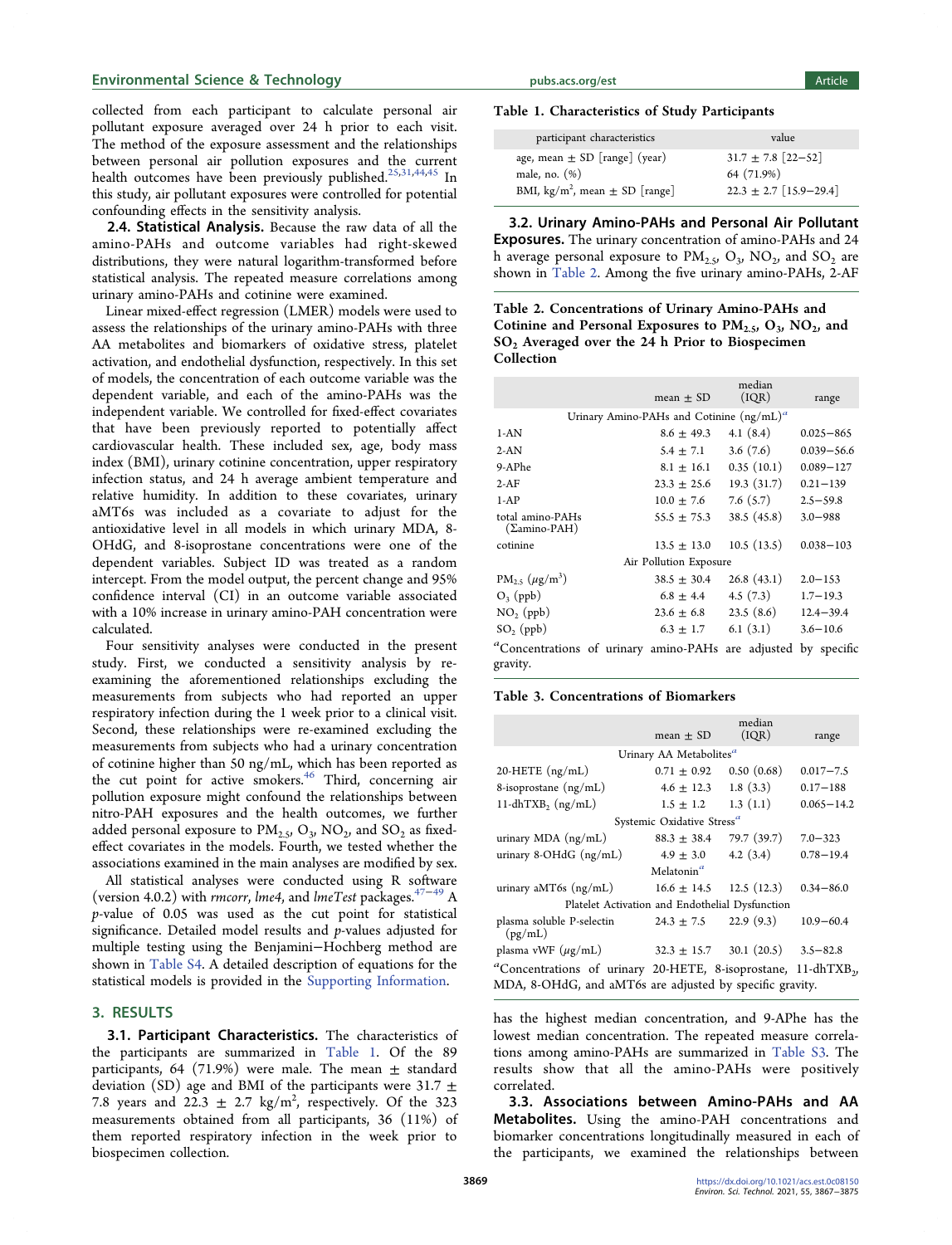amino-PAHs and three AA metabolites. The results are shown in Figure 1. We found that a 10% increase in each of 1-AN, 2-



Figure 1. Estimated mean percent change and 95% CIs in AA metabolites associated with a 10% increase in amino-PAHs.

AN, 9-APhe, 2-AF, 1-AP, and Σamino-PAH was associated with an increase in 20-HETE by 0.7% (0.1 to 1.3%), 0.7% (0.1 to 1.4%), 0.5% (−0.2 to 1.1%), 0.6% (−0.1 to 1.3%), 11.5% (8.9 to 14.2%), and 2.9% (1.4 to 4.3%), respectively. The results show that 10% increases in 1-AP and Σamino-PAH were associated with increases in  $11$ -dhTXB<sub>2</sub> by  $1.8\%$  (0.4 to 3.3%) and 0.5% (−0.2 to 1.3%), respectively. Moreover, a 10% increase in each of 1-AN, 2-AN, 2-AF, and Σamino-PAH was associated with changes in 8-isoprostane by −0.7% (−1.2 to  $-0.1\%$ ),  $-0.8\%$  ( $-1.5$  to  $-0.2\%$ ),  $-0.6\%$  ( $-1.2$  to  $0.01\%$ ), and  $-1.5\%$  ( $-2.8$  to  $-0.1\%$ ).

3.4. Associations between Amino-PAHs and Biomarkers of Systemic Oxidative Stress. Figure 2 shows



Figure 2. Estimated mean percent change and 95% CIs in biomarkers of systemic oxidative stress associated with a 10% increase in amino-PAHs.

the relationships of amino-PAHs with urinary MDA, 8-OHdG, and aMT6s. We found that a 10% increase in each of 1-AN, 2- AN, 9-APhe, 2-AF, 1-AP, and Σamino-PAH was associated with increases in 8-OHdG by 0.5% (0.2 to 0.8%), 0.6% (0.3 to 0.9%), 0.5% (0.2 to 0.8%), 0.3% (−0.1 to 0.6%), 6.1% (4.9 to 7.2%), and 1.6% (0.9 to 2.2%), respectively. In addition, a 10% increase in each of 1-AN, 2-AN, 1-AP, and Σamino-PAH was associated with changes in the aMT6s level by −0.3% (−0.6 to −0.1%), −0.4% (−0.7 to −0.1%), −1.0% (−2.3 to 0.3%), and −0.6% (−1.2 to 0.1%), respectively. However, we did not find a significant association between any of the amino-PAHs and MDA.

3.5. Associations between Amino-PAHs and Biomarkers of Platelet Activation and Endothelial Dysfunction. Figure 3 shows the relationships of amino-PAHs



Figure 3. Estimated mean percent change and 95% CIs in biomarkers of platelet activation and endothelial dysfunction associated with a 10% increase in amino-PAHs.

with plasma P-selectin and vWF. The results show that a 10% increase in each of 1-AN, 2-AN, 2-AF, and Σamino-PAH was associated with increases in P-selectin by 0.2% (0.1 to 0.3%), 0.2% (0.1 to 0.3%), 0.1% (0.02 to 0.2%), and 0.3% (0.01 to 0.5%), respectively. In contrast, we did not find a significant association between vWF and any of the amino-PAHs, although the trend of a positive association appeared to be consistent across all the amino-PAHs.

3.6. Sensitivity Analysis. Four sensitivity analyses were conducted in the present study. First, we conducted a sensitivity analysis using a dataset excluding measurements from subjects who reported having an upper respiratory infection 1 week prior to biospecimen collection (36 measurements from 27 subjects). Second, the aforementioned associations were re-examined excluding measurements with urinary cotinine concentrations higher than 50 ng/mL (nine measurements from eight subjects). In these two sub-datasets, we found little differences in amino-PAH associations with all the health outcomes ([Figures S1](http://pubs.acs.org/doi/suppl/10.1021/acs.est.0c08150/suppl_file/es0c08150_si_001.pdf)−S6). Third, adding 24 h average personal exposure to  $PM_{2.5}$ ,  $O_3$ ,  $NO_2$ , and  $SO_2$  as fixedeffect covariates in our LMER models did not markedly change the results of the main analysis [\(Figures S7](http://pubs.acs.org/doi/suppl/10.1021/acs.est.0c08150/suppl_file/es0c08150_si_001.pdf)−S9). However, all significant associations between amino-PAHs; namely, 1-AN, 2-AF, 2-AN, and Σamino-PAH; and P-selectin became attenuated and nonsignificant in this sensitivity analysis. Fourth, the interactions between urinary amino-PAHs and sex were nonsignificant in any of the associations examined in the main analyses [\(Table S5](http://pubs.acs.org/doi/suppl/10.1021/acs.est.0c08150/suppl_file/es0c08150_si_001.pdf)).

### 4. DISCUSSION

It has been reported that exposure to nitro-PAHs can induce cardiac toxicity in an animal model; $12$  however, human evidence is lacking whether and how nitro-PAHs exposure can adversely affect the cardiovascular system. The main findings of this study are that increased urinary concentrations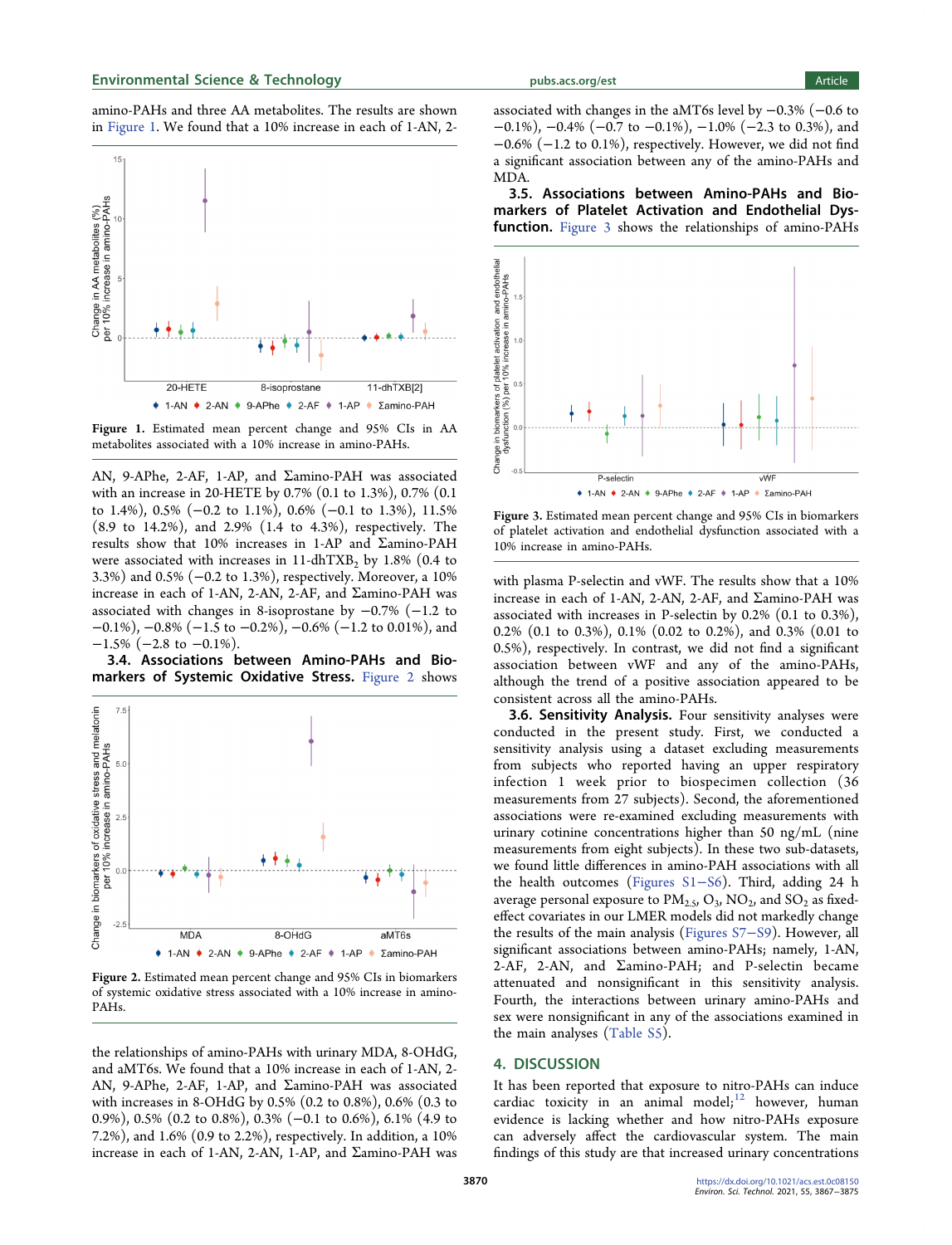### Environmental Science & Technology [pubs.acs.org/est](pubs.acs.org/est?ref=pdf) Article

of amino-PAH (biomarkers of nitro-PAH exposures) were significantly associated with increased urinary 20-HETE, 11 dhTXB<sub>2</sub>, and 8-OHdG and decreased 8-isoprostane and aMT6s in healthy adults. These associations were not markedly changed after controlling for air pollutant exposures in terms of the effect size and statistical significance (see [Figures S7](http://pubs.acs.org/doi/suppl/10.1021/acs.est.0c08150/suppl_file/es0c08150_si_001.pdf)−S9). The results suggest a potential biological mechanism by which exposure to nitro-PAHs can increase oxidative stress and alter the metabolism of AA toward CYP and COX pathways. The increased levels of systemic oxidative stress and the AA metabolites, including 20-HETE and thromboxanes, have been linked to the pathogenesis of cardiovascular diseases.<sup>18,[50,51](#page-7-0)</sup>

This is the first study that examined the relationships between urinary amino-PAHs and AA metabolites in healthy adults. We found that amino-PAHs were significantly and positively associated with 20-HETE, a metabolite of AA formed by CYP enzymes of the 4A and 4F families.<sup>52</sup> The results expand the previous findings of an animal study that nitro-PAH exposures altered the expression of genes related to CYP enzymes of the 1A family by suggesting that it may also alter the activity of CYP enzymes of the  $4A$  and  $4F$  families.<sup>12</sup> Future toxicological studies are needed to further explore the underlying mechanisms. It is worth noting that 20-HETE plays an important role in the regulation of vascular tone and blood pressure.<sup>[18](#page-6-0)</sup> It promotes the endothelial dysfunction and endothelial activation, increases myogenic tone, sensitizes smooth muscle cells, and stimulates smooth muscle cell contractility, migration, and proliferation.<sup>[18](#page-6-0),[19](#page-6-0)[,52](#page-7-0)</sup> The increase of 20-HETE levels has been associated with a number of cardiovascular diseases such as hypertension, myocardial infarction, and stroke. $^{18,53}$  $^{18,53}$  $^{18,53}$  $^{18,53}$  $^{18,53}$ 

AA can be metabolized through the COX pathway, which involves two major COX enzymes, cyclooxygenase-1 (COX-1) and cyclooxygenase-2 (COX-2).<sup>54</sup> TXA<sub>2</sub> is a metabolite of AA formed only by the COX-1 enzyme, and it is further metabolized into the inactive form  $11$ -dhTXB<sub>2</sub>. In the present study, we found that increased urinary amino-PAH concentrations were associated with the increased urinary  $11$ -dhTXB<sub>2</sub> concentration. The results suggest that exposure to nitro-PAHs may increase the activity of the COX-1 enzyme and/or suppress the activity of COX-2. This suggestion is partially supported by a previous study finding that diesel exhaust particle extract and associated PAHs inhibited the COX-2 activity *in vitro* but do not inhibit the activity of  $COX-1$ <sup>[55](#page-7-0)</sup> In addition, in vitro exposure of rabbit platelets to pyrene and anthracene induced production of  $TXB<sub>2</sub>$  via a calcium carrierdependent mechanism, supporting our findings of a particularly strong association between 1-AP and  $11$ -dhTXB<sub>2</sub>.<sup>[56](#page-7-0)</sup> The current findings call for further investigations on the effects of nitro-PAH exposure on COX enzymes and associated health consequences.  $TXA<sub>2</sub>$ , as a vasoconstrictor, may be an important link in the mechanism by which nitro-PAH exposures can induce cardiovascular disorders.<sup>[57](#page-7-0)</sup> It may also be a marker of platelet activation and a subsequent procoagulant state,  $58,59$  $58,59$  $58,59$  which is implicated in the pathophysi-ology of a variety of cardiovascular disorders.<sup>[24](#page-6-0)</sup> Although we did not observe significant associations with the procoagulation markers of soluble P-selectin and vWF, there were suggestive positive associations that suggest a need to further explore the effects of nitro-PAH exposures on hemostasis.

Several in vivo and in vitro toxicological studies have reported that exposure to nitro-PAHs can induce reactive  $\alpha$ ygen species (ROS).<sup>[12,](#page-6-0)[60,61](#page-7-0)</sup> Specifically, ROS can be

produced during the metabolism process of nitro-PAHs, and the increased ROS level may further lead to increased systemic oxidative stress.<sup>[1](#page-6-0)</sup> In addition, according to the current findings, nitro-PAH exposures may alter the metabolism of AA through CYP and COX pathways, during which ROS and/or oxidative modulators can be further produced. $62$  These findings are confirmed by the current results that increased urinary concentrations of amino-PAH were associated with increased 8-OHdG and decreased aMT6s, indicating a higher level of DNA oxidative damage and the lower antioxidant level, respectively. These results are also partially supported by a previous study finding significant and positive associations of urinary 8-OHdG with urinary 1-AN and 2-AN in a group of 95 truck terminal workers.[27](#page-6-0) In addition, melatonin is a potent antioxidant and can stimulate antioxidant enzymes, and it is a key endogenous factor in limiting oxidative damage. $32,33$ Melatonin can also modulate many biological pathways related to the cardiovascular function.<sup>[63](#page-7-0),[64](#page-7-0)</sup> A lower circulating melatonin level has been associated with a higher risk of cardiovascular disease, including hypertension, congestive heart failure, and coronary heart disease.<sup>[65,66](#page-7-0)</sup> The nitro-PAHs-induced increase in systemic oxidative stress and decrease in circulating melatonin level might be an important mechanism leading to adverse cardiovascular effects.

However, in the present study, the results show that increasing levels of amino-PAHs were significantly associated with decreasing concentrations of 8-isoprostane. As a metabolite of AA through the nonenzymatic pathway, 8 isoprostane is produced by the interaction of AA with ROS. The current result suggests that nitro-PAH exposures may alter the metabolism of AA toward the CYP and COX pathways, leading to increased 20-HETE and  $11$ -dhTXB<sub>2</sub> and decreased 8-isoprostane. In addition, this change in AA metabolism could be a potential explanation for the nonsignificant relationships between urinary concentrations of amino-PAHs and MDA. Specifically, MDA can be produced by the metabolism of AA through a nonenzymatic pathway during lipid peroxidation and through an enzymatic pathway during the biosynthesis of  $TXA_2$  (COX pathway).<sup>[67](#page-7-0)</sup> Therefore, nitro-PAH exposures might have lowered MDA production by suppressing the AA nonenzymatic pathway and increased MDA production through upregulating the COX pathway. These opposite effects might have led to nonsignificant associations between urinary amino-PAHs and MDA. In addition to CYP, COX, and nonenzymatic pathways, AA can be also metabolized though the lipoxygenase (LOX) pathway, which is not measured in this study. It has been previously reported that increased PAH exposures were associated with increased LOX activity in a group of 26 nonsmoking healthy adults.<sup>[68](#page-7-0)</sup> Whether and how nitro-PAHs exposures may affect AA metabolism through the LOX pathway needs to be further investigated.

People can be exposed to nitro-PAHs from different sources.<sup>[69](#page-7-0),[70](#page-7-0)</sup> For example, it has been reported that 1nitronaphthalene and 2-nitronaphthalene are largely produced through smoking, $71$  while 1-nitropyrene, 2-nitrofluorene, and 9-nitrophenanthrene are mainly found in diesel exhaust.<sup>72-[74](#page-8-0)</sup> In this study, 1-AP has a particularly strong association with 20-HETE, 11-dhTXB<sub>2</sub>, 8-OHdG, and aMT6s. In addition, 1-AN and 2-AN are significantly associated with 20-HETE, 8- OHdG, and aMT6s. The results confirm previous findings that exposure to diesel emissions and smoking can adversely affect the cardiovascular system.  $^{75,76}$  $^{75,76}$  $^{75,76}$  $^{75,76}$  $^{75,76}$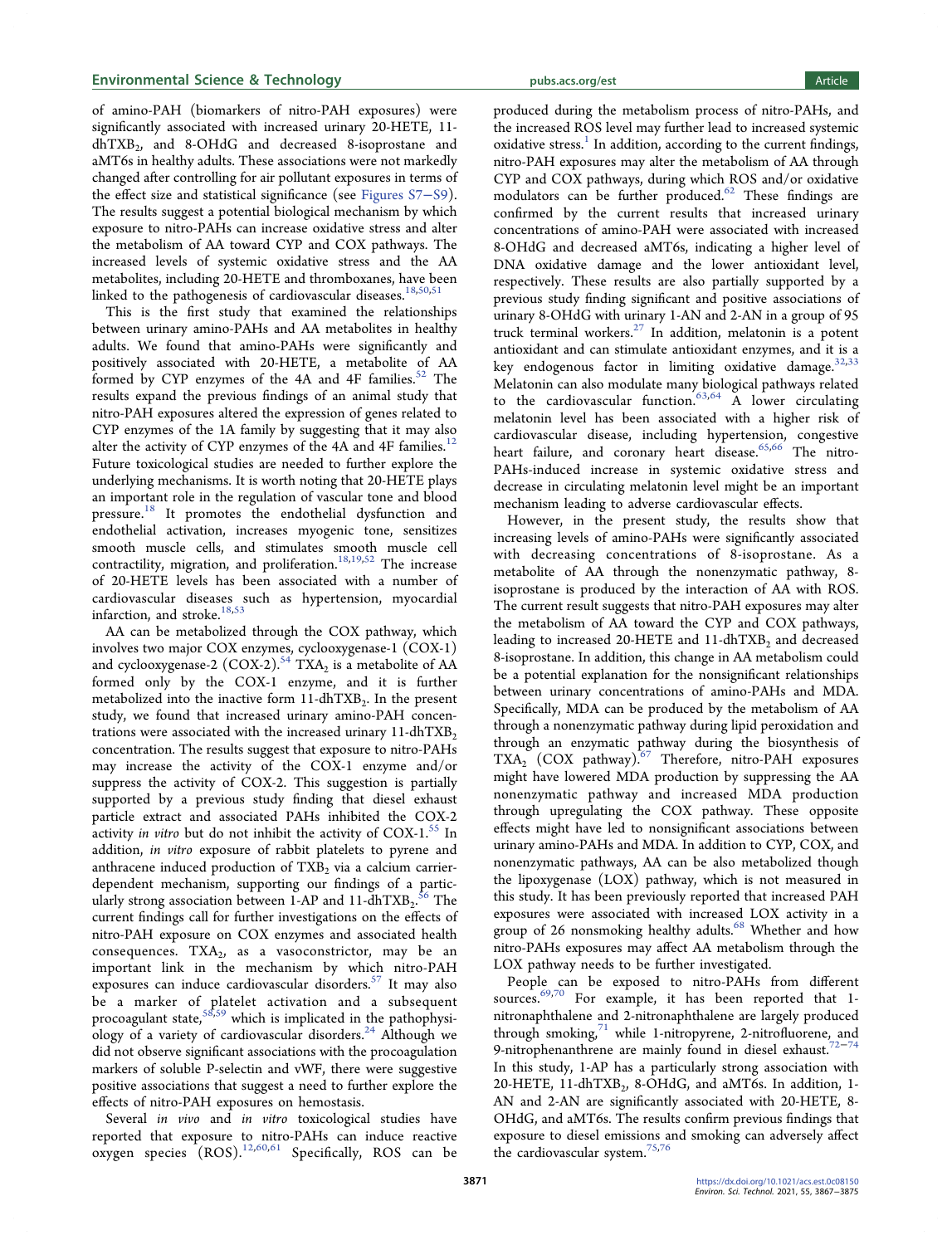### <span id="page-5-0"></span>Environmental Science & Technology environmental Science & Technology [pubs.acs.org/est](pubs.acs.org/est?ref=pdf) and pubs.acs.org/est Article

Four sensitivity analyses were conducted in this study. First, given that respiratory infection might affect AA metabolism, systemic oxidative stress, and vascular function, a sensitivity analysis was conducted by re-examining the aforementioned relationships when the measurements from subjects who had reported an upper respiratory infection were excluded. Second, concerning active smokers might expose to PAHs and other air pollutants not measured in this study, we conducted another sensitivity analysis to examine the associations between amino-PAHs and the health outcomes excluding measurements from active smokers (urinary cotinine  $> 50$  ng/mL). Third, a copollutant analysis was conducted by controlling for personal exposure to  $PM_{2.5}$ ,  $O_3$ ,  $NO_2$ , and  $SO_2$  as fixed-effect covariates in the models. The results of these sensitivity analyses do not markedly change the observed associations in the main analyses supporting the robustness of our main results. We only found that after controlling for personal air pollutant exposure in the LMER models, the associations between amino-PAHs and P-selectin were changed to be nonsignificant, and the effect sizes were also decreased. The results indicate that air pollution exposure is a potential confounder for these relationships, warranting future studies to further investigate the health effects of nitro-PAH on hemostasis. Fourth, the nonsignificant interaction terms between sex and amino-PAHs suggest that sex may not modify the associations examined in the main analyses (see [Table S5](http://pubs.acs.org/doi/suppl/10.1021/acs.est.0c08150/suppl_file/es0c08150_si_001.pdf)). However, this result should be cautiously interpreted, concerning the unbalanced sex distribution (only 25% of the participants were female) in this study of a relatively small sample size.

The strengths of this study include a well-controlled population with little variability in potential confounders, detailed assessment of and adjusting for air pollutant coexposures, and repeated biofluid assessments measuring a variety of relevant biomarkers. Specifically, the collection of multiple urine samples that were assessed for contemporaneous biomarkers is a strength which should reduce the impact of potential exposure misclassification due to the acute nature of nitro-PAH metabolism. Also, these samples were all collected at the same time of the day, reducing the impacts of daily variation patterns in urinary metabolism and nitro-PAH acute exposures. On the other hand, this study has some limitations including a limited sample size, a homogeneous population not necessarily representative of the local region or generalizable to other regions, and limited controlling for potential sources of within-individual variation, such as the alcohol intake and medication usage. Another limitation is that although we were able to control for criteria air pollutant coexposures, other forms of PAH metabolites that could potentially confound our results were not able to be controlled. In addition, we used microenvironmental concentrations and time-activity data to calculate time-weighted personal pollutant exposures. Although this method is less accurate than personal monitoring, it is more accurate than simply using concentrations of ambient pollutants.

In summary, increased urinary concentrations of amino-PAH were associated with increased 20-HETE,  $11 \text{dhTXB}_2$ , and 8-OHdG and decreased 8-isoprostane and aMT6s. The results suggested that exposure to nitro-PAHs may increase systemic oxidative stress and alter AA metabolism toward CYP and COX pathways. Given that the oxidative metabolism of AA plays a vital role in modulating systemic oxidative stress, vascular tone, and thrombosis, our findings provide the first evidence in humans suggesting a potential pathophysiologic

mechanism by which nitro-PAHs may adversely affect cardiovascular health.

# ■ ASSOCIATED CONTENT

### **6** Supporting Information

The Supporting Information is available free of charge at [https://pubs.acs.org/doi/10.1021/acs.est.0c08150](https://pubs.acs.org/doi/10.1021/acs.est.0c08150?goto=supporting-info).

Description of the HPLC-MS/MS method, statistical analysis, model results, correlations among urinary amino-PAHs and cotinine, and sensitivity analysis results ([PDF](http://pubs.acs.org/doi/suppl/10.1021/acs.est.0c08150/suppl_file/es0c08150_si_001.pdf))

### **AUTHOR INFORMATION**

### Corresponding Author

Junfeng Jim Zhang <sup>−</sup> Nicholas School of the Environment, Duke University, Durham, North Carolina 27708, United States; Global Health Institute, Duke University, Durham, North Carolina 27708, United States; Duke Kunshan University, Kunshan City, Jiangsu Province 215316, China; [orcid.org/0000-0003-3759-6672;](http://orcid.org/0000-0003-3759-6672) Phone: (919) 681- 7782; Email: [junfeng.zhang@duke.edu](mailto:junfeng.zhang@duke.edu); Fax: (919) 613- 8061

#### Authors

- Linchen He <sup>−</sup> Nicholas School of the Environment, Duke University, Durham, North Carolina 27708, United States; Global Health Institute, Duke University, Durham, North Carolina 27708, United States; Orcid.org/0000-0002-[3559-9530](http://orcid.org/0000-0002-3559-9530)
- Yan Lin <sup>−</sup> Nicholas School of the Environment, Duke University, Durham, North Carolina 27708, United States; Global Health Institute, Duke University, Durham, North Carolina 27708, United States
- Drew Day <sup>−</sup> Seattle Children's Research Institute, Seattle, Washington 98121, United States
- Yanbo Teng <sup>−</sup> Duke Kunshan University, Kunshan City, Jiangsu Province 215316, China
- Xiangtian Wang <sup>−</sup> Nicholas School of the Environment, Duke University, Durham, North Carolina 27708, United States
- $Xing Lucy Liu Global Health Institute, Duke University,$ Durham, North Carolina 27708, United States
- Erik Yan <sup>−</sup> Global Health Institute, Duke University, Durham, North Carolina 27708, United States; Duke Kunshan University, Kunshan City, Jiangsu Province 215316, China
- Jicheng Gong <sup>−</sup> BIC-ESAT and SKL-ESPC, College of Environmental Sciences and Engineering, Peking University, Beijing 100871, China; Center for Environment and Health, Peking University, Beijing 100871, China
- Jian Qin <sup>−</sup> Guangxi Medical University, Nanning, Guangxi Province 530021, China
- Xiaoli Wang <sup>−</sup> Tianjin University of Technology, Tianjin 300384, China
- Jianbang Xiang <sup>−</sup> Department of Environmental and Occupational Health Sciences, University of Washington, Seattle, Washington 98195, United States; [orcid.org/](http://orcid.org/0000-0001-5196-2574) [0000-0001-5196-2574](http://orcid.org/0000-0001-5196-2574)
- Jinhan Mo <sup>−</sup> Department of Building Science, Tsinghua University, Beijing 100084, China; Beijing Key Laboratory of Indoor Air Quality Evaluation and Control, Beijing 100084, China; [orcid.org/0000-0002-3178-6507](http://orcid.org/0000-0002-3178-6507)
- Yinping Zhang <sup>−</sup> Department of Building Science, Tsinghua University, Beijing 100084, China; Beijing Key Laboratory of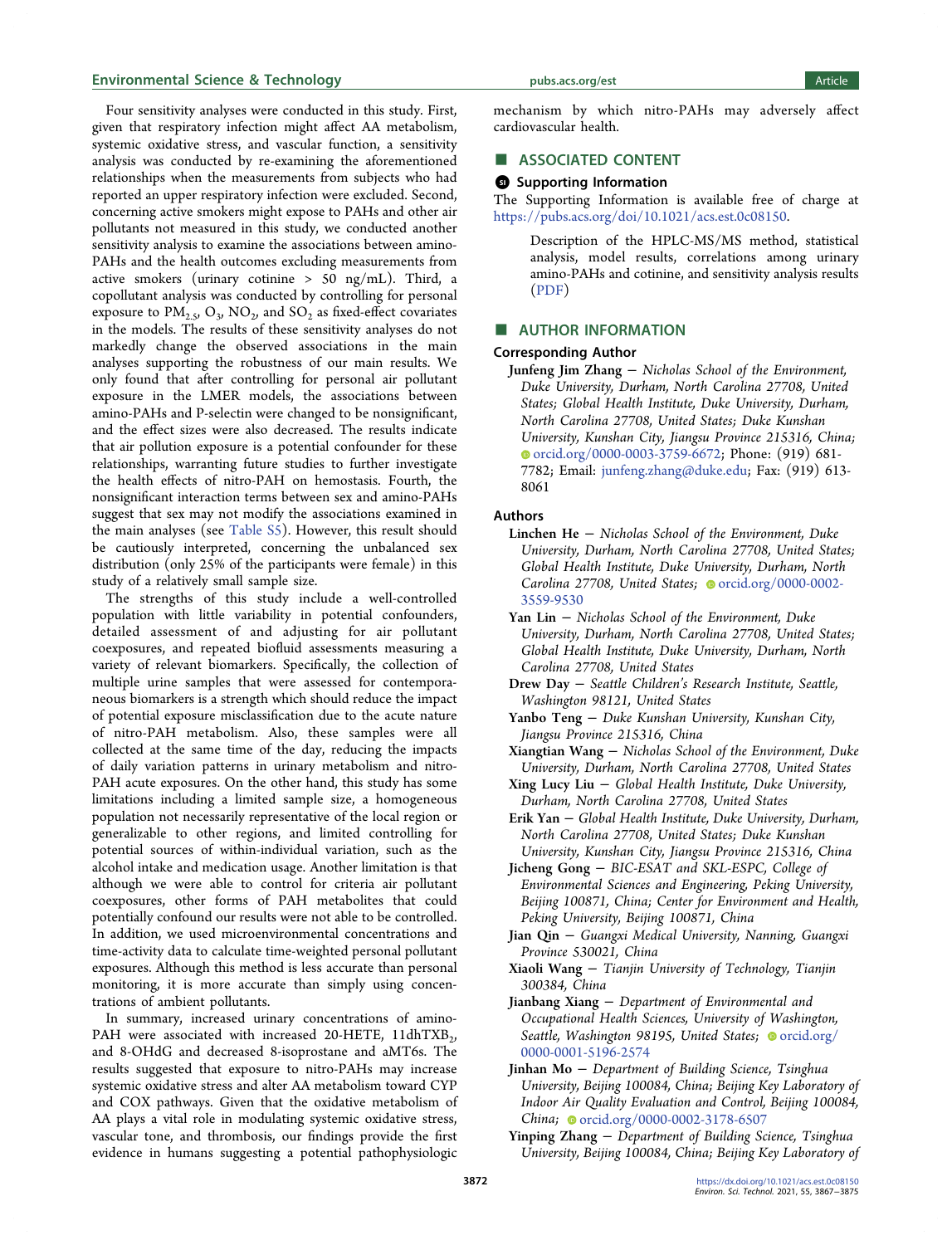<span id="page-6-0"></span>Indoor Air Quality Evaluation and Control, Beijing 100084, China; [orcid.org/0000-0001-9175-7890](http://orcid.org/0000-0001-9175-7890)

Complete contact information is available at: [https://pubs.acs.org/10.1021/acs.est.0c08150](https://pubs.acs.org/doi/10.1021/acs.est.0c08150?ref=pdf)

#### Notes

The authors declare no competing financial interest.

## **■ ACKNOWLEDGMENTS**

The original sample collection was supported by the National Natural Science Foundation of China (nos. 51420105010 and 51521005). L.H. was supported by a scholarship from the Duke Global Health Institute to conduct the current analysis.

### ■ REFERENCES

(1) Bandowe, B. A. M.; Meusel, H. [Nitrated polycyclic aromatic](https://dx.doi.org/10.1016/j.scitotenv.2016.12.115) [hydrocarbons \(nitro-PAHs\) in the environment](https://dx.doi.org/10.1016/j.scitotenv.2016.12.115)−a review. Sci. Total Environ. 2017, 581−582, 237−257.

(2) Gong, J.; Zhu, T.; Kipen, H.; Rich, D. Q.; Huang, W.; Lin, W.- T.; Hu, M.; Zhang, J[. Urinary polycyclic aromatic hydrocarbon](https://dx.doi.org/10.1016/j.envint.2015.09.003) [metabolites as biomarkers of exposure to traffic-emitted pollutants.](https://dx.doi.org/10.1016/j.envint.2015.09.003) Environ. Int. 2015, 85, 104−110.

(3) Bamford, H. A.; Baker, J. E. [Nitro-polycyclic aromatic](https://dx.doi.org/10.1016/S1352-2310(03)00102-X) [hydrocarbon concentrations and sources in urban and suburban](https://dx.doi.org/10.1016/S1352-2310(03)00102-X) [atmospheres of the Mid-Atlantic region.](https://dx.doi.org/10.1016/S1352-2310(03)00102-X) Atmos. Environ. 2003, 37, 2077−2091.

(4) Lin, Y.; Qiu, X.; Ma, Y.; Ma, J.; Zheng, M.; Shao, M. [Concentrations and spatial distribution of polycyclic aromatic](https://dx.doi.org/10.1016/j.envpol.2014.10.005) [hydrocarbons \(PAHs\) and nitrated PAHs \(NPAHs\) in the](https://dx.doi.org/10.1016/j.envpol.2014.10.005) [atmosphere of North China, and the transformation from PAHs to](https://dx.doi.org/10.1016/j.envpol.2014.10.005) [NPAHs.](https://dx.doi.org/10.1016/j.envpol.2014.10.005) Environ. Pollut. 2015, 196, 164−170.

(5) Lin, Y.; Ma, Y.; Qiu, X.; Li, R.; Fang, Y.; Wang, J.; Zhu, Y.; Hu, D. [Sources, transformation, and health implications of PAHs and their](https://dx.doi.org/10.1002/2015JD023628) [nitrated, hydroxylated, and oxygenated derivatives in PM2. 5 in](https://dx.doi.org/10.1002/2015JD023628) [Beijing.](https://dx.doi.org/10.1002/2015JD023628) J. Geophys. Res. Atmos. 2015, 120, 7219−7228.

(6) Lin, Y.; Qiu, X.; Ma, Y.; Wang, J.; Wu, Y.; Zeng, L.; Hu, M.; Zhu, T.; Zhu, Y. [A novel approach for apportionment between primary and](https://dx.doi.org/10.1016/j.atmosenv.2016.05.017) [secondary sources of airborne nitrated polycyclic aromatic hydro](https://dx.doi.org/10.1016/j.atmosenv.2016.05.017)[carbons \(NPAHs\).](https://dx.doi.org/10.1016/j.atmosenv.2016.05.017) Atmos. Environ. 2016, 138, 108−113.

(7) Zhuo, S.; Du, W.; Shen, G.; Li, B.; Liu, J.; Cheng, H.; Xing, B.; Tao, S[. Estimating relative contributions of primary and secondary](https://dx.doi.org/10.1016/j.atmosenv.2017.04.003) [sources of ambient nitrated and oxygenated polycyclic aromatic](https://dx.doi.org/10.1016/j.atmosenv.2017.04.003) [hydrocarbons.](https://dx.doi.org/10.1016/j.atmosenv.2017.04.003) Atmos. Environ. 2017, 159, 126−134.

(8) Arey, J.; Atkinson, R. PAHs: An Ecotoxicological Perspective; John Wiley & Sons: Hoboken, U.S.A., 2003.

(9) Möller, L.; Lax, I.; Eriksson, L. C. [Nitrated polycyclic aromatic](https://dx.doi.org/10.1289/ehp.101-1521131) [hydrocarbons: a risk assessment for the urban citizen.](https://dx.doi.org/10.1289/ehp.101-1521131) Environ. Health Perspect. 1993, 101, 309−315.

(10) Huang, L.; Chernyak, S. M.; Batterman, S. A. [PAHs \(polycyclic](https://dx.doi.org/10.1016/j.scitotenv.2014.03.131) [aromatic hydrocarbons\), nitro-PAHs, and hopane and sterane](https://dx.doi.org/10.1016/j.scitotenv.2014.03.131) [biomarkers in sediments of southern Lake Michigan, USA.](https://dx.doi.org/10.1016/j.scitotenv.2014.03.131) Sci. Total Environ. 2014, 487, 173−186.

(11) Shen, G.; Tao, S.; Wei, S.; Zhang, Y.; Wang, R.; Wang, B.; Li, W.; Shen, H.; Huang, Y.; Chen, Y.; Chen, H.; Yang, Y.; Wang, W.; Wang, X.; Liu, W.; Simonich, S. L. M. [Emissions of parent, nitro, and](https://dx.doi.org/10.1021/es301146v) [oxygenated polycyclic aromatic hydrocarbons from residential wood](https://dx.doi.org/10.1021/es301146v) [combustion in rural China.](https://dx.doi.org/10.1021/es301146v) Environ. Sci. Technol. 2012, 46, 8123− 8130.

(12) Chlebowski, A. C.; Garcia, G. R.; La Du, J. K.; Bisson, W. H.; Truong, L.; Massey Simonich, S. L.; Tanguay, R. L[. Mechanistic](https://dx.doi.org/10.1093/toxsci/kfx035) [investigations into the developmental toxicity of nitrated and](https://dx.doi.org/10.1093/toxsci/kfx035) [heterocyclic PAHs.](https://dx.doi.org/10.1093/toxsci/kfx035) Toxicol. Sci. 2017, 157, 246−259.

(13) Fleming, I. [Cytochrome p450 and vascular homeostasis.](https://dx.doi.org/10.1161/hh2101.099268) Circ. Res. 2001, 89, 753−762.

(14) Elbekai, R. H.; El-Kadi, A. O. S[. Cytochrome P450 enzymes:](https://dx.doi.org/10.1016/j.pharmthera.2005.05.011) [central players in cardiovascular health and disease.](https://dx.doi.org/10.1016/j.pharmthera.2005.05.011) Pharmacol. Ther. 2006, 112, 564−587.

(15) Hunter, A. L.; Cruz, R. P.; Cheyne, B. M.; McManus, B. M.; Granville, D. J. [Cytochrome p450 enzymes and cardiovascular disease.](https://dx.doi.org/10.1139/y04-118) Can. J. Physiol. Pharmacol. 2004, 82, 1053−1060.

(16) Rao, G. H. R.; White, J. G[. Role of arachidonic acid metabolism](https://dx.doi.org/10.1002/ajh.2830190404) [in human platelet activation and irreversible aggregation.](https://dx.doi.org/10.1002/ajh.2830190404) Am. J. Hematol. 1985, 19, 339−347.

(17) Nakamura, Y.; Kozuka, M.; Naniwa, K.; Takabayashi, S.; Torikai, K.; Hayashi, R.; Sato, T.; Ohigashi, H.; Osawa, T. [Arachidonic acid cascade inhibitors modulate phorbol ester-induced](https://dx.doi.org/10.1016/s0891-5849(03)00440-4) [oxidative stress in female ICR mouse skin: differential roles of 5](https://dx.doi.org/10.1016/s0891-5849(03)00440-4) [lipoxygenase and cyclooxygenase-2 in leukocyte infiltration and](https://dx.doi.org/10.1016/s0891-5849(03)00440-4) [activation.](https://dx.doi.org/10.1016/s0891-5849(03)00440-4) Free Radic. Biol. Med. 2003, 35, 997−1007.

(18) Rocic, P.; Schwartzman, M. L[. 20-HETE in the regulation of](https://dx.doi.org/10.1016/j.pharmthera.2018.07.004) [vascular and cardiac function.](https://dx.doi.org/10.1016/j.pharmthera.2018.07.004) Pharmacol. Ther. 2018, 192, 74−87.

(19) Gross, G.; Falck, J.; Gross, E.; Isbell, M.; Moore, J.; Nithipatikom, K[. Cytochrome P450 and arachidonic acid metabolites:](https://dx.doi.org/10.1016/j.cardiores.2005.06.007) [role in myocardial ischemia/reperfusion injury revisited.](https://dx.doi.org/10.1016/j.cardiores.2005.06.007) Cardiovasc. Res. 2005, 68, 18−25.

(20) Janssen, L. J[. Isoprostanes and lung vascular pathology.](https://dx.doi.org/10.1165/rcmb.2008-0109TR) Am. J. Respir. Cell Mol. Biol. 2008, 39, 383−389.

(21) Reilly, M.; Fitzgerald, G. Cellular activation by thromboxane A2 and other eicosanoids. Eur. Heart J. 1993, 14, 88−93.

(22) Tomaiuolo, M.; Brass, L. F.; Stalker, T. J[. Regulation of platelet](https://dx.doi.org/10.1016/j.iccl.2016.08.001) [activation and coagulation and its role in vascular injury and arterial](https://dx.doi.org/10.1016/j.iccl.2016.08.001) [thrombosis.](https://dx.doi.org/10.1016/j.iccl.2016.08.001) Interv. Cardiol. Clin. 2017, 6, 1.

(23) Davì, G.; Santilli, F.; Vazzana, N. Thromboxane Receptors Antagonists And/or Synthase Inhibitors; Springer: Berlin, Germany, 2012.

(24) Raskob, G. E.; Angchaisuksiri, P.; Blanco, A. N.; Buller, H.; Gallus, A.; Hunt, B. J.; Hylek, E. M.; Kakkar, A.; Konstantinides, S. V.; McCumber, M.; Ozaki, Y.; Wendelboe, A.; Weitz, J. I. [Thrombosis.](https://dx.doi.org/10.1161/atvbaha.114.304488) Arterioscler., Thromb., Vasc. Biol. 2014, 34, 2363−2371.

(25) Day, D. B.; Xiang, J.; Mo, J.; Li, F.; Chung, M.; Gong, J.; Weschler, C. J.; Ohman-Strickland, P. A.; Sundell, J.; Weng, W.; Zhang, Y.; Zhang, J. [Association of ozone exposure with](https://dx.doi.org/10.1001/jamainternmed.2017.2842) [cardiorespiratory pathophysiologic mechanisms in healthy adults.](https://dx.doi.org/10.1001/jamainternmed.2017.2842) JAMA Intern. Med. 2017, 177, 1344−1353.

(26) Day, D. B.; Xiang, J.; Mo, J.; Clyde, M. A.; Weschler, C. J.; Li, F.; Gong, J.; Chung, M.; Zhang, Y.; Zhang, J. [Combined use of an](https://dx.doi.org/10.1111/ina.12447) [electrostatic precipitator and a high-efficiency particulate air filter in](https://dx.doi.org/10.1111/ina.12447) [building ventilation systems: Effects on cardiorespiratory health](https://dx.doi.org/10.1111/ina.12447) [indicators in healthy adults.](https://dx.doi.org/10.1111/ina.12447) Indoor Air 2018, 28, 360−372.

(27) Neophytou, A.; Hart, J.; Chang, Y.; Zhang, J.; Smith, T.; Garshick, E.; Laden, F. [Short-term traffic-related exposures and](https://dx.doi.org/10.3390/toxics2030377) [biomarkers of nitro-PAH exposure and oxidative DNA damage.](https://dx.doi.org/10.3390/toxics2030377) Toxics 2014, 2, 377−390.

(28) Gong, J.; Zhu, T.; Kipen, H.; Wang, G.; Hu, M.; Ohman-Strickland, P.; Lu, S.-E.; Zhang, L.; Wang, Y.; Zhu, P.; Rich, D. Q.; Diehl, S. R.; Huang, W.; Zhang, J[. Malondialdehyde in exhaled breath](https://dx.doi.org/10.1038/jes.2012.127) [condensate and urine as a biomarker of air pollution induced oxidative](https://dx.doi.org/10.1038/jes.2012.127) [stress.](https://dx.doi.org/10.1038/jes.2012.127) J. Exposure Sci. Environ. Epidemiol. 2013, 23, 322.

(29) He, L.; Cui, X.; Xia, Q.; Li, F.; Mo, J.; Gong, J.; Zhang, Y.; Zhang, J[. Effects of personal air pollutant exposure on oxidative stress:](https://dx.doi.org/10.1016/j.ijheh.2019.09.012) [Potential confounding by natural variation in melatonin levels.](https://dx.doi.org/10.1016/j.ijheh.2019.09.012) Int. J. Hyg. Environ. Health 2020, 223, 116−123.

(30) Basler, M.; Jetter, A.; Fink, D.; Seifert, B.; Kullak-Ublick, G. A.; Trojan, A. [Urinary excretion of melatonin and association with breast](https://dx.doi.org/10.1159/000363426) [cancer: meta-analysis and review of the literature.](https://dx.doi.org/10.1159/000363426) Breast Care 2014, 9, 182−187.

(31) He, L.; Lin, Y.; Wang, X.; Liu, X.; Wang, Y.; Qin, J.; Wang, X.; Day, D.; Xiang, J.; Mo, J.; Zhang, Y.; Zhang, J. [Associations of ozone](https://dx.doi.org/10.1016/j.envint.2020.106154) [exposure with urinary metabolites of arachidonic acid.](https://dx.doi.org/10.1016/j.envint.2020.106154) Environ. Int. 2020, 145, 106154.

(32) Arendt, J. [Melatonin and the pineal gland: influence on](https://dx.doi.org/10.1530/revreprod/3.1.13) [mammalian seasonal and circadian physiology.](https://dx.doi.org/10.1530/revreprod/3.1.13) Rev. Reprod. 1998, 3, 13−22.

(33) Reiter, R. J.; Mayo, J. C.; Tan, D.-X.; Sainz, R. M.; Alatorre-Jimenez, M.; Qin, L. [Melatonin as an antioxidant: under promises but](https://dx.doi.org/10.1111/jpi.12360) [over delivers.](https://dx.doi.org/10.1111/jpi.12360) J. Pineal Res. 2016, 61, 253−278.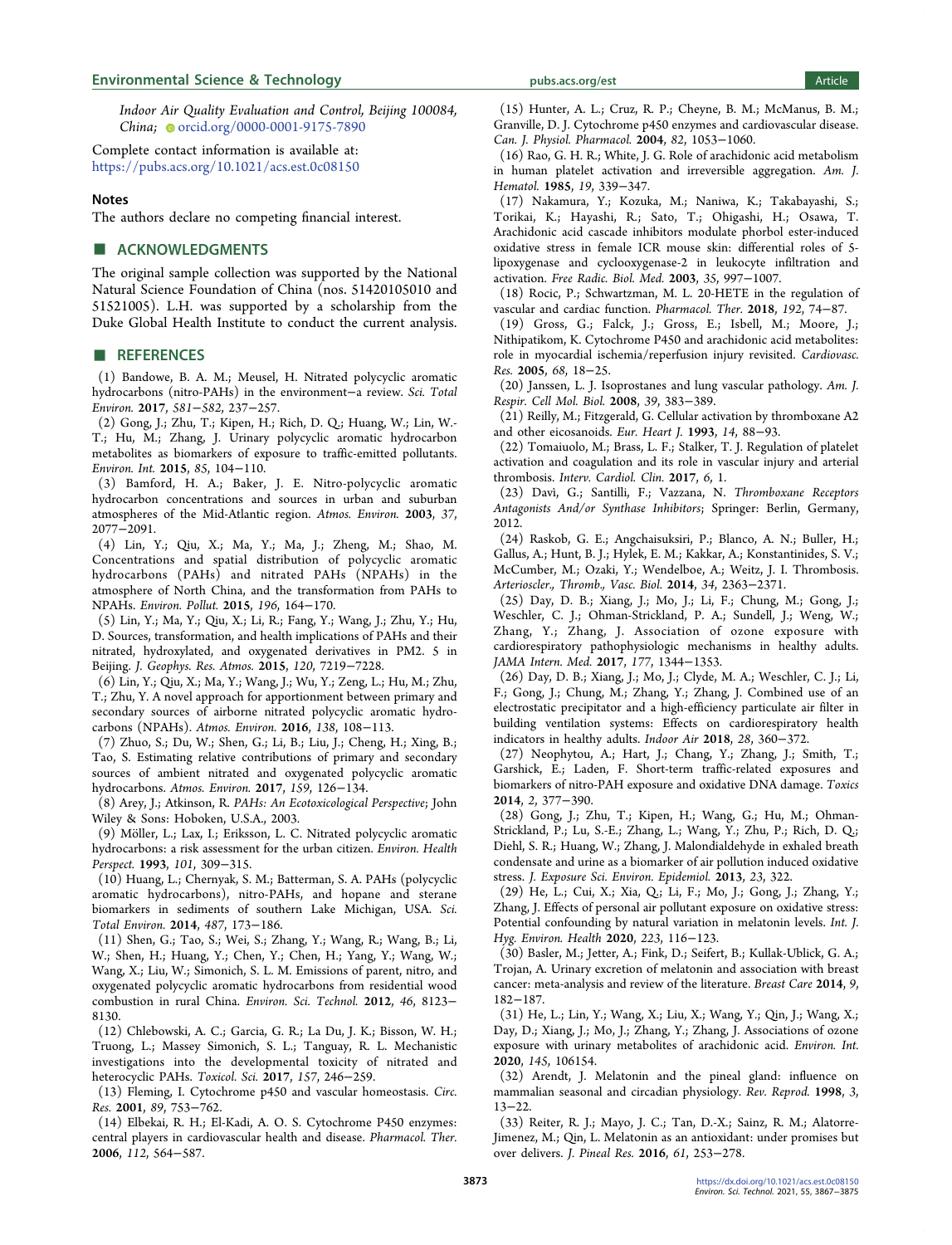### <span id="page-7-0"></span>Environmental Science & Technology and the [pubs.acs.org/est](pubs.acs.org/est?ref=pdf) and the pubs.acs.org/est Article

(34) He, L.; Norris, C.; Cui, X.; Li, Z.; Barkjohn, K. K.; Teng, Y.; Fang, L.; Lin, L.; Wang, Q.; Zhou, X.; Hong, J.; Li, F.; Zhang, Y.; Schauer, J. J.; Black, M.; Bergin, M. H[. Role of Endogenous Melatonin](https://dx.doi.org/10.1016/j.scitotenv.2021.145709) [in Pathophysiologic and Oxidative Stress Responses to Personal Air](https://dx.doi.org/10.1016/j.scitotenv.2021.145709) [Pollutant Exposures in Asthmatic Children.](https://dx.doi.org/10.1016/j.scitotenv.2021.145709) Science of The Total Environment 2021, 773, 145709.

(35) He, L.; Liu, X.; Zhang, J. [Simultaneous quantification of urinary](https://dx.doi.org/10.1016/j.jchromb.2018.07.035) [6-sulfatoxymelatonin and 8-hydroxy-2](https://dx.doi.org/10.1016/j.jchromb.2018.07.035)′-deoxyguanosine using liquid [chromatography-tandem mass spectrometry.](https://dx.doi.org/10.1016/j.jchromb.2018.07.035) J. Chromatogr., B 2018, 1095, 119−126.

(36) Chen, C.; Zhao, B. [Review of relationship between indoor and](https://dx.doi.org/10.1016/j.atmosenv.2010.09.048) [outdoor particles: I/O ratio, infiltration factor and penetration factor.](https://dx.doi.org/10.1016/j.atmosenv.2010.09.048) Atmos. Environ. 2011, 45, 275−288.

(37) Weschler, C. J. [Ozone in indoor environments: concentration](https://dx.doi.org/10.1034/j.1600-0668.2000.010004269.x) [and chemistry.](https://dx.doi.org/10.1034/j.1600-0668.2000.010004269.x) Indoor Air 2000, 10, 269−288.

(38) He, L.; Cui, X.; Li, Z.; Teng, Y.; Barkjohn, K. K.; Norris, C.; Fang, L.; Lin, L.; Wang, Q.; Zhou, X.; Hong, J.; Li, F.; Zhang, Y.; Schauer, J. J.; Black, M.; Bergin, M. H.; Zhang, J. J[. Malondialdehyde](https://dx.doi.org/10.1021/acs.est.0c02558) [in Nasal Fluid: A Biomarker for Monitoring Asthma Control in](https://dx.doi.org/10.1021/acs.est.0c02558) [Relation to Air Pollution Exposure.](https://dx.doi.org/10.1021/acs.est.0c02558) Environ. Sci. Technol. 2020, 54, 11405−11413.

(39) Cui, X.; Li, Z.; Teng, Y.; Barkjohn, K. K.; Norris, C. L.; Fang, L.; Daniel, G. N.; He, L.; Lin, L.; Wang, Q.; Day, D. B.; Zhou, X.; Hong, J.; Gong, J.; Li, F.; Mo, J.; Zhang, Y.; Schauer, J. J.; Black, M. S.; Bergin, M. H.; Zhang, J. [Association Between Bedroom Particulate](https://dx.doi.org/10.1001/jamapediatrics.2020.0140) [Matter Filtration and Changes in Airway Pathophysiology in Children](https://dx.doi.org/10.1001/jamapediatrics.2020.0140) [With Asthma.](https://dx.doi.org/10.1001/jamapediatrics.2020.0140) AMA Pediatr. 2020, 174, 533−542.

(40) Nazaroff, W. W.; Gadgil, A. J.; Weschler, C. J. Modeling of Indoor Air Quality and Exposure; ASTM International: West Conshohocken, U.S.A., 1993.

(41) Yocom, J. E[. A Critical Review.](https://dx.doi.org/10.1080/00022470.1982.10465427) J. Air Pollut. Contr. Assoc. 1982, 32, 500−520.

(42) He, L.; Li, Z.; Teng, Y.; Cui, X.; Barkjohn, K. K.; Norris, C.; Fang, L.; Lin, L.; Wang, Q.; Zhou, X.; Hong, J.; Li, F.; Zhang, Y.; Schauer, J. J.; Black, M.; Bergin, M. H.; Zhang, J[. Associations of](https://dx.doi.org/10.1016/j.envint.2020.105647) [personal exposure to air pollutants with airway mechanics in children](https://dx.doi.org/10.1016/j.envint.2020.105647) [with asthma.](https://dx.doi.org/10.1016/j.envint.2020.105647) Environ. Int. 2020, 138, 105647.

(43) Cui, X.; Li, F.; Xiang, J.; Fang, L.; Chung, M. K.; Day, D. B.; Mo, J.; Weschler, C. J.; Gong, J.; He, L.; Zhu, D.; Lu, C.; Han, H.; Zhang, Y.; Zhang, J[. Cardiopulmonary effects of overnight indoor air](https://dx.doi.org/10.1016/j.envint.2018.02.010) [filtration in healthy non-smoking adults: A double-blind randomized](https://dx.doi.org/10.1016/j.envint.2018.02.010) [crossover study.](https://dx.doi.org/10.1016/j.envint.2018.02.010) Environ. Int. 2018, 114, 27−36.

(44) He, L.; Hu, X.; Gong, J.; Day, D.; Xiang, J.; Mo, J.; Zhang, Y.; Zhang, J. [Endogenous melatonin mediation of systemic inflammatory](https://dx.doi.org/10.1016/j.scitotenv.2020.141301) [responses to ozone exposure in healthy adults.](https://dx.doi.org/10.1016/j.scitotenv.2020.141301) Sci. Total Environ. 2020, 749, 141301.

(45) Hu, X.; He, L.; Zhang, J.; Qiu, X.; Zhang, Y.; Mo, J.; Day, D. B.; Xiang, J.; Gong, J[. Inflammatory and oxidative stress responses of](https://dx.doi.org/10.1016/j.envpol.2020.114503) [healthy adults to changes in personal air pollutant exposure.](https://dx.doi.org/10.1016/j.envpol.2020.114503) Environ. Pollut. 2020, 263, 114503.

(46) Kim, S[. Overview of cotinine cutoff values for smoking status](https://dx.doi.org/10.3390/ijerph13121236) [classification.](https://dx.doi.org/10.3390/ijerph13121236) Int. J. Environ. Res. Publ. Health 2016, 13, 1236.

(47) Bates, D.; Maechler, M.; Bolker, B.; Walker, S.; Christensen, R. H. B.; Singmann, H.; Dai, B. Package 'lme4', 2015.

(48) Kuznetsova, A.; Brockhoff, P. B.; Christensen, R. H. B. Package 'lmertest', 2015.

(49) Bakdash, J. Z.; Marusich, L. R. [Repeated measures correlation.](https://dx.doi.org/10.3389/fpsyg.2017.00456) Front. Psychol. 2017, 8, 456.

(50) Waldman, M.; Peterson, S. J.; Arad, M.; Hochhauser, E[. The](https://dx.doi.org/10.1016/j.prostaglandins.2016.05.007) [role of 20-HETE in cardiovascular diseases and its risk factors.](https://dx.doi.org/10.1016/j.prostaglandins.2016.05.007) Prostaglandins Other Lipid Mediators 2016, 125, 108−117.

(51) Smyth, E. M. [Thromboxane and the thromboxane receptor in](https://dx.doi.org/10.2217/clp.10.11) [cardiovascular disease.](https://dx.doi.org/10.2217/clp.10.11) Clin. Lipidol. 2010, 5, 209−219.

(52) Wu, C.-C.; Gupta, T.; Garcia, V.; Ding, Y.; Schwartzman, M. L. [20-HETE and Blood Pressure Regulation.](https://dx.doi.org/10.1097/cRD.0b013e3182961659) Cardiol. Rev. 2014, 22, 1.

(53) Williams, J. M.; Murphy, S.; Burke, M.; Roman, R. J. [20-](https://dx.doi.org/10.1097/FJC.0b013e3181f04b1c) [Hydroxyeicosatetraeonic Acid: A New Target for the Treatment of](https://dx.doi.org/10.1097/FJC.0b013e3181f04b1c) [Hypertension.](https://dx.doi.org/10.1097/FJC.0b013e3181f04b1c) J. Cardiovasc. Pharmacol. 2010, 56, 336.

(54) Choi, S.-H.; Aid, S.; Bosetti, F. [The distinct roles of](https://dx.doi.org/10.1016/j.tips.2009.01.002) [cyclooxygenase-1 and-2 in neuroinflammation: implications for](https://dx.doi.org/10.1016/j.tips.2009.01.002) [translational research.](https://dx.doi.org/10.1016/j.tips.2009.01.002) Trends Pharmacol. Sci. 2009, 30, 174−181.

(55) Rudra-Ganguly, N.; Reddy, S. T.; Korge, P.; Herschman, H. R. [Diesel exhaust particle extracts and associated polycyclic aromatic](https://dx.doi.org/10.1074/jbc.M110215200) [hydrocarbons inhibit Cox-2-dependent prostaglandin synthesis in](https://dx.doi.org/10.1074/jbc.M110215200) [murine macrophages and fibroblasts.](https://dx.doi.org/10.1074/jbc.M110215200) J. Biol. Chem. 2002, 277, 39259− 39265.

(56) Yamazaki, H.; Imamura, E.; Kamei, S.; Yamauchi, A.; Kakiuchi, Y.; Tai, H.-H. [Polycyclic aromatic hydrocarbons affect the calcium](https://dx.doi.org/10.1016/0045-6535(90)90373-2) [ionophore induced activation of rabbit platelet.](https://dx.doi.org/10.1016/0045-6535(90)90373-2) Chemosphere 1990, 21, 21−28.

(57) Schrör, K. [Thromboxane A2 and platelets as mediators of](https://dx.doi.org/10.1093/eurheartj/11.suppl_b.27) [coronary arterial vasoconstriction in myocardial ischaemia.](https://dx.doi.org/10.1093/eurheartj/11.suppl_b.27) Eur. Heart J. 1990, 11, 27−34.

(58) Théorêt, J.-F.; Yacoub, D.; Hachem, A.; Gillis, M.-A.; Merhi, Y. [P-selectin ligation induces platelet activation and enhances micro](https://dx.doi.org/10.1016/j.thromres.2011.04.018)[aggregate and thrombus formation.](https://dx.doi.org/10.1016/j.thromres.2011.04.018) Thromb. Res. 2011, 128, 243−250. (59) FitzGerald, G. A. [Mechanisms of platelet activation:](https://dx.doi.org/10.1016/0002-9149(91)90379-y) [thromboxane A2 as an amplifying signal for other agonists.](https://dx.doi.org/10.1016/0002-9149(91)90379-y) Am. J. Cardiol. 1991, 68, B11−B15.

(60) Nagy, E.; Adachi, S.; Takamura-Enya, T.; Zeisig, M.; Möller, L. [DNA adduct formation and oxidative stress from the carcinogenic](https://dx.doi.org/10.1093/mutage/gel067) [urban air pollutant 3-nitrobenzanthrone and its isomer 2-nitro](https://dx.doi.org/10.1093/mutage/gel067)[benzanthrone, in vitro and in vivo.](https://dx.doi.org/10.1093/mutage/gel067) Mutagenesis 2007, 22, 135−145.

(61) Shang, Y.; Zhou, Q.; Wang, T.; Jiang, Y.; Zhong, Y.; Qian, G.; Zhu, T.; Qiu, X.; An, J. [Airborne nitro-PAHs induce Nrf2/ARE](https://dx.doi.org/10.1016/j.tiv.2017.06.017) [defense system against oxidative stress and promote inflammatory](https://dx.doi.org/10.1016/j.tiv.2017.06.017) [process by activating PI3K/Akt pathway in A549 cells.](https://dx.doi.org/10.1016/j.tiv.2017.06.017) Toxicol. in Vitro 2017, 44, 66−73.

(62) Speed, N.; Blair, I. A. [Cyclooxygenase-and lipoxygenase](https://dx.doi.org/10.1007/s10555-011-9298-8)[mediated DNA damage.](https://dx.doi.org/10.1007/s10555-011-9298-8) Canc. Metastasis Rev. 2011, 30, 437−447.

(63) Thakor, A. S.; Allison, B. J.; Niu, Y.; Botting, K. J.; Serón-Ferré, M.; Herrera, E. A.; Giussani, D. A[. Melatonin modulates the fetal](https://dx.doi.org/10.1111/jpi.12242) [cardiovascular defense response to acute hypoxia.](https://dx.doi.org/10.1111/jpi.12242) J. Pineal Res. 2015, 59, 80−90.

(64) Reiter, R. J.; Tan, D.-X.; Paredes, S. D.; Fuentes-Broto, L. [Beneficial effects of melatonin in cardiovascular disease.](https://dx.doi.org/10.3109/07853890903485748) Ann. Med. 2010, 42, 276−285.

(65) Imenshahidi, M.; Karimi, G.; Hosseinzadeh, H. [Effects of](https://dx.doi.org/10.1007/s00210-020-01822-4) [melatonin on cardiovascular risk factors and metabolic syndrome: a](https://dx.doi.org/10.1007/s00210-020-01822-4) [comprehensive review.](https://dx.doi.org/10.1007/s00210-020-01822-4) Naunyn-Schmiedeberg's Arch. Pharmacol. 2020, 393, 521−536.

(66) Grossman, E. [Should melatonin be used to lower blood](https://dx.doi.org/10.1038/hr.2013.29) [pressure?](https://dx.doi.org/10.1038/hr.2013.29) Hypertens. Res. 2013, 36, 682−683.

(67) Ayala, A.; Muñoz, M. F.; Argüelles, S. [Lipid peroxidation:](https://dx.doi.org/10.1155/2014/360438) [production, metabolism, and signaling mechanisms of malondialde](https://dx.doi.org/10.1155/2014/360438)[hyde and 4-hydroxy-2-nonenal.](https://dx.doi.org/10.1155/2014/360438) Oxid. Med. Cell. Longevity 2014, 2014, 1.

(68) Lin, Y.; Ramanathan, G.; Zhu, Y.; Yin, F.; Rea, N. D.; Lu, X.; Tseng, C.-H.; Faull, K. F.; Yoon, A. J.; Jerrett, M.; Zhu, T.; Qiu, X.; Araujo, J. A. [Pro-Oxidative and Proinflammatory Effects After](https://dx.doi.org/10.1161/CIRCULATIONAHA.119.042054) [Traveling From Los Angeles to Beijing: A Biomarker-Based Natural](https://dx.doi.org/10.1161/CIRCULATIONAHA.119.042054) [Experiment.](https://dx.doi.org/10.1161/CIRCULATIONAHA.119.042054) Circulation 2019, 140, 1995−2004.

(69) Chen, Y.; Du, W.; Shen, G.; Zhuo, S.; Zhu, X.; Shen, H.; Huang, Y.; Su, S.; Lin, N.; Pei, L.; Zheng, X.; Wu, J.; Duan, Y.; Wang, X.; Liu, W.; Wong, M.; Tao, S[. Household air pollution and personal](https://dx.doi.org/10.1111/ina.12300) [exposure to nitrated and oxygenated polycyclic aromatics \(PAH s\) in](https://dx.doi.org/10.1111/ina.12300) [rural households: Influence of household cooking energies.](https://dx.doi.org/10.1111/ina.12300) Indoor Air 2017, 27, 169−178.

(70) Zhuo, S.; Du, W.; Shen, G.; Wang, R.; Pan, X.; Li, T.; Han, Y.; Li, Y.; Pan, B.; Peng, X.; Cheng, H.; Wang, X.; Shi, G.; Xing, B.; Tao, S. [Urban air pollution and health risks of parent and nitrated](https://dx.doi.org/10.1016/j.atmosenv.2017.07.051) [polycyclic aromatic hydrocarbons in two megacities, southwest China.](https://dx.doi.org/10.1016/j.atmosenv.2017.07.051) Atmos. Environ. 2017, 166, 441−453.

(71) Havey, C. D.; Dane, A. J.; Abbas-Hawks, C.; Voorhees, K. J. [Detection of nitro-polycyclic aromatic hydrocarbons in mainstream](https://dx.doi.org/10.1007/s10311-008-0174-x) [and sidestream tobacco smoke using electron monochromator-mass](https://dx.doi.org/10.1007/s10311-008-0174-x) [spectrometry.](https://dx.doi.org/10.1007/s10311-008-0174-x) Environ. Chem. Lett. 2009, 7, 331−336.